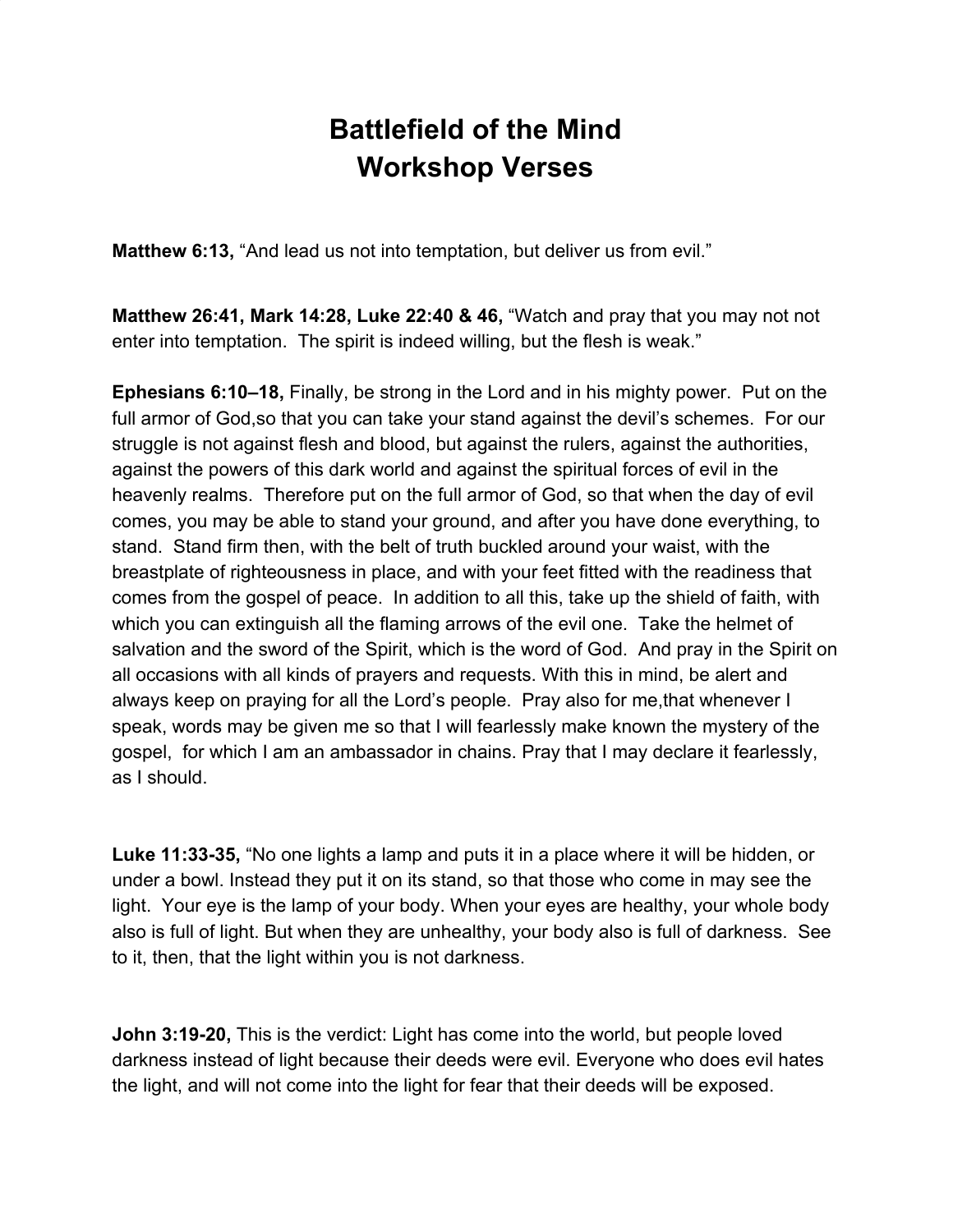**John 8:12,** *'When Jesus spoke again to the people, he said, "I am the light of the world. Whoever follows me will never walk in darkness, but will have the light of life."'*

**John 12:46,** I have come into the world as a light, so that no one who believes in me should stay in darkness.

**Acts 26:17-18,** I will rescue you from your own people and from the Gentiles. I am sending you to them to open their eyes and turn them from darkness to light, and from the power of Satan to God, so that they may receive forgiveness of sins and a place among those who are sanctified by faith in me.'

**1 Peter 5:8,** Be alert and of sober mind. Your enemy the devil prowls around like a roaring lion looking for someone to devour.

**Colossians 1:13,** For he has rescued us from the dominion of darkness and brought us into the kingdom of the Son he loves

**James 4:6,** But he gives us more grace. That is why Scripture says; "God opposes the proud but shows favor to the humble."

**James 4:7,** Submit yourselves, then, to God. Resist the devil, and he will flee from you.

**Romans 5:8,** But God demonstrates his own love for us in this: While we were still sinners, Christ died for us.

**Ephesians 4:22–24,** *'*Since, then, we do not have the excuse of ignorance, everything – and I do mean everything – connected with that old way of life has to go. It's rotten through and through. Get rid of it! And then take on an entirely new way of life  $-$  a God-fashioned life, a life renewed from the inside and working itself into your conduct as God accurately reproduces his character in you.' *The Message.*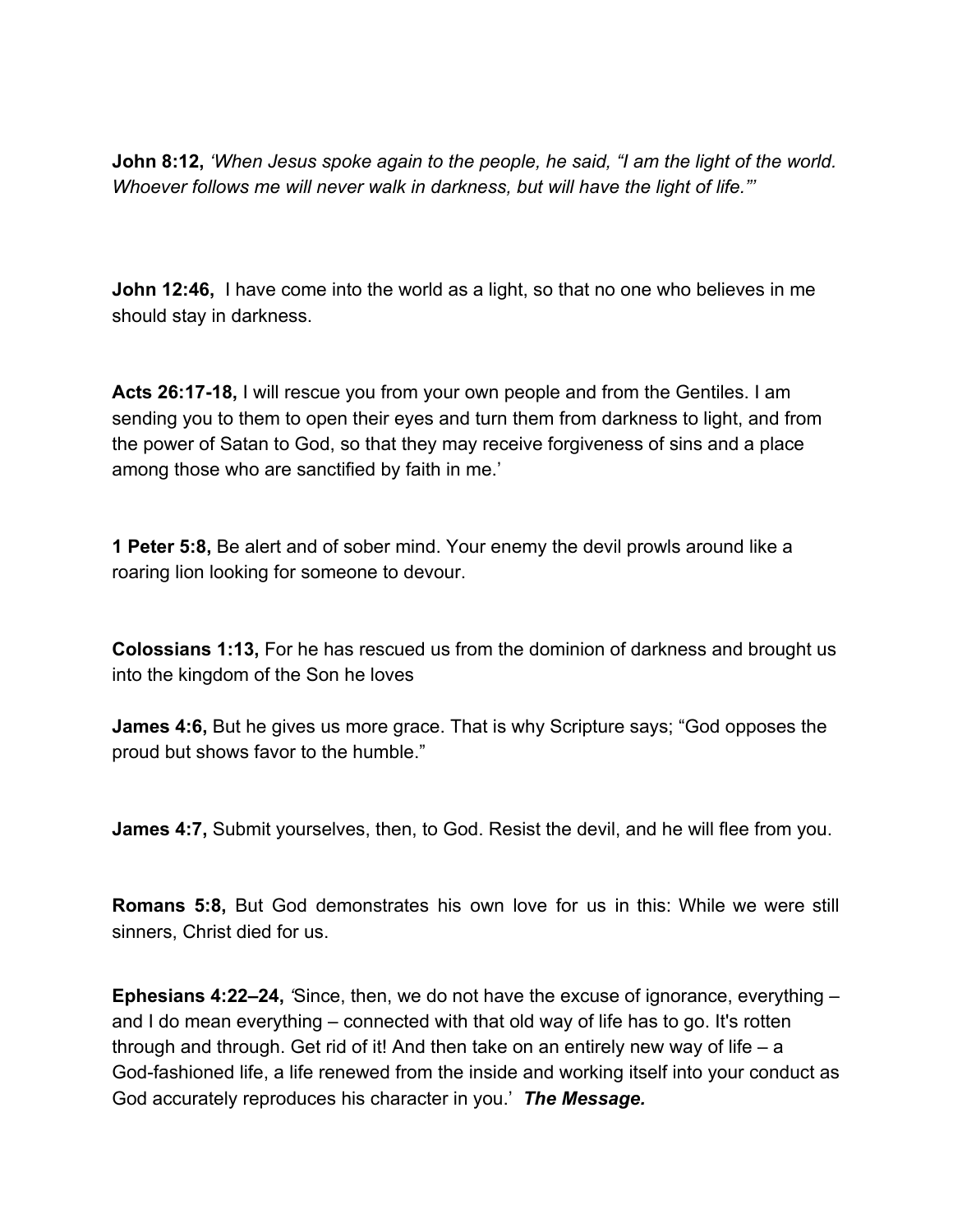**Ephesians 4:22-24,** You were taught, with regard to your former way of life, to put off your old self, which is being corrupted by its deceitful desires; to be made new in the attitude of your minds; and to put on the new self, created to be like God in true righteousness and holiness. Therefore each of you must put off falsehood and speak truthfully to your neighbor, for we are all members of one body.

**2 Corinthians 5:17,** Therefore, if anyone is in Christ, the new creation has come: The old has gone, the new is here!

**2 Corinthians 10:5,** For though we live in the world, we do not wage war as the world does. The weapons we fight with are not the weapons of the world. On the contrary, they have divine power to demolish strongholds. We demolish arguments and every pretension that sets itself up against the knowledge of God, and we take captive every thought to make it obedient to Christ.

**Romans 7:7-25,** What shall we say, then? Is the law sinful? Certainly not! Nevertheless, I would not have known what sin was had it not been for the law. For I would not have known what coveting really was if the law had not said, "You shall not covet." But sin, seizing the opportunity afforded by the commandment, produced in me every kind of coveting. For apart from the law, sin was dead. Once I was alive apart from the law; but when the commandment came, sin sprang to life and I died. I found that the very commandment that was intended to bring life actually brought death. For sin, seizing the opportunity afforded by the commandment, deceived me, and through the commandment put me to death. So then, the law is holy, and the commandment is holy, righteous and good. Did that which is good, then, become death to me? By no means! Nevertheless, in order that sin might be recognized as sin, it used what is good to bring about my death,so that through the commandment sin might become utterly sinful. We know that the law is spiritual; but I am unspiritual, sold as a slave to sin. I do not understand what I do. For what I want to do I do not do, but what I hate I do. And if I do what I do not want to do, I agree that the law is good. As it is, it is no longer I myself who do it, but it is sin living in me. For I know that good itself does not dwell in me, that is, in my sinful nature. For I have the desire to do what is good, but I cannot carry it out. For I do not do the good I want to do, but the evil I do not want to do—this I keep on doing. Now if I do what I do not want to do, it is no longer I who do it, but it is sin living in me that does it. So I find this law at work: Although I want to do good, evil is right